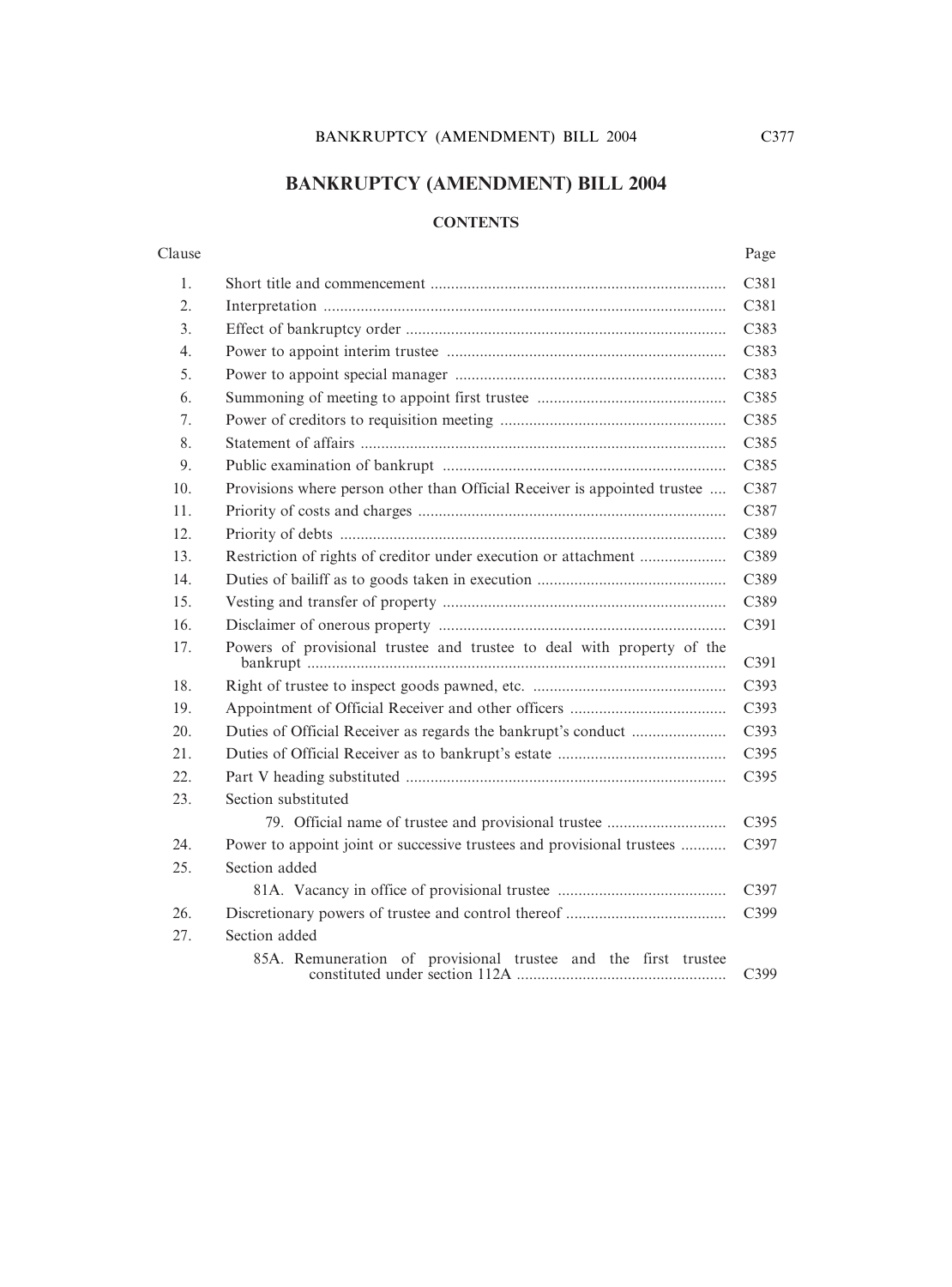#### Clause Page

### 28. Sections added

#### **Duties of trustee as regards the bankrupt**'**s conduct and estate**

|     | 86A. Duties of trustee as regards the bankrupt's conduct                 | C <sub>401</sub> |
|-----|--------------------------------------------------------------------------|------------------|
|     | 86B. Duties of trustee as regards the bankrupt's estate                  | C <sub>401</sub> |
| 29. |                                                                          | C <sub>403</sub> |
| 30. |                                                                          | C <sub>403</sub> |
| 31. |                                                                          | C403             |
| 32. |                                                                          | C <sub>403</sub> |
| 33. |                                                                          | C <sub>405</sub> |
| 34. |                                                                          | C <sub>405</sub> |
| 35. |                                                                          | C <sub>405</sub> |
| 36. |                                                                          | C <sub>405</sub> |
| 37. |                                                                          | C <sub>405</sub> |
| 38. |                                                                          | C <sub>405</sub> |
| 39. | Appointment and removal of trustee after the making of regulating order  | C <sub>407</sub> |
| 40. | Creditors to give notice of intention to take part in public examination | C <sub>407</sub> |
| 41. |                                                                          | C <sub>409</sub> |
| 42. |                                                                          | C <sub>409</sub> |
| 43. |                                                                          | C <sub>409</sub> |
| 44. |                                                                          | C <sub>409</sub> |
| 45. |                                                                          | C <sub>409</sub> |
| 46. |                                                                          | C <sub>409</sub> |
| 47. |                                                                          | C <sub>409</sub> |
| 48. |                                                                          | C411             |
|     |                                                                          | C411             |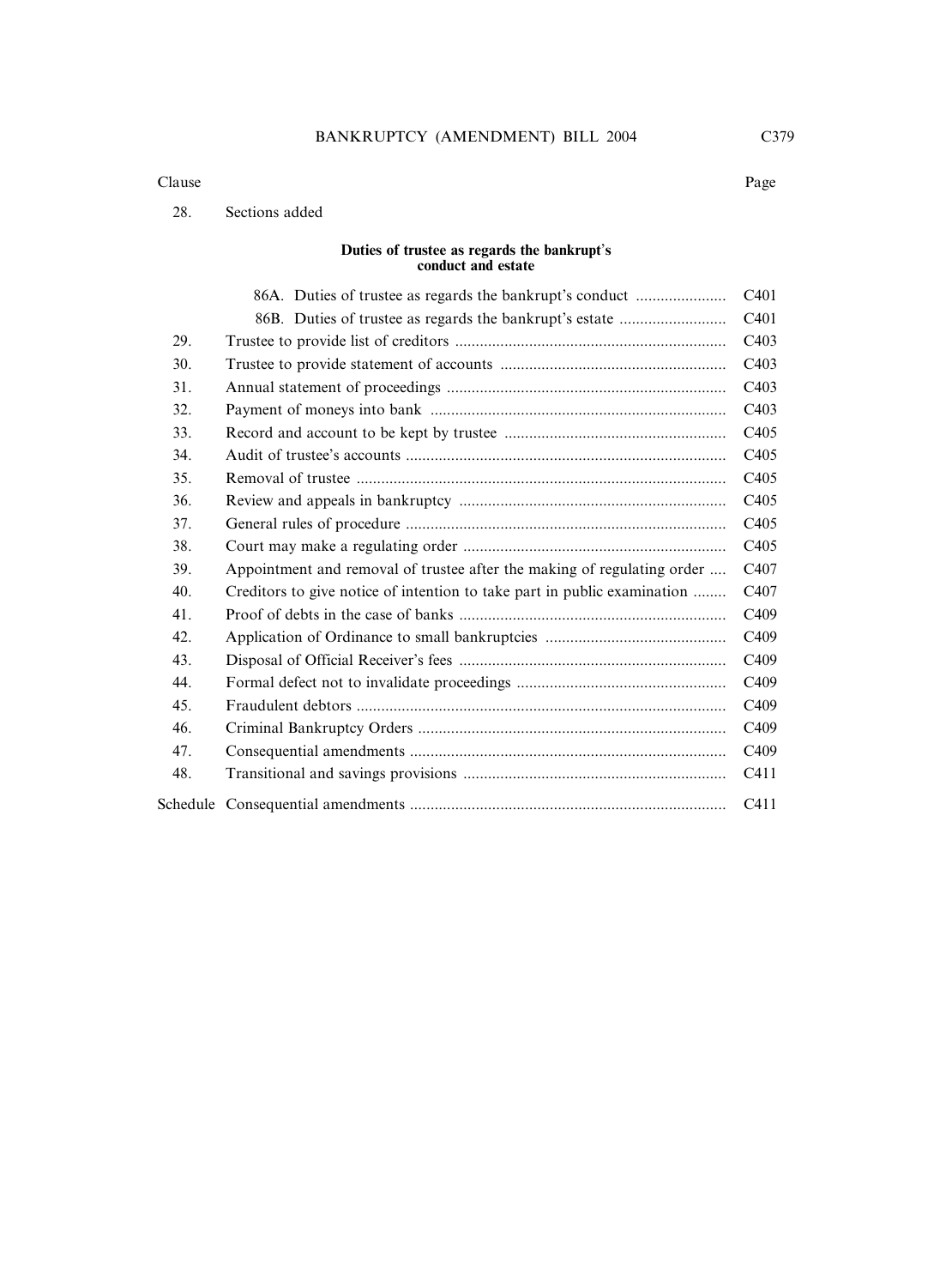# A BILL To

Amend the Bankruptcy Ordinance to empower the Official Receiver to outsource bankruptcy cases in specified circumstances, to provide for the respective roles of the Official Receiver, a provisional trustee and a trustee, to bring section 37 in line with rule 179(1) of the Companies (Winding-up) Rules, to adapt certain provisions to bring them into conformity with the Basic Law and with the status of Hong Kong as a Special Administrative Region of the People's Republic of China, to update certain outdated provisions, and to provide for related and consequential matters.

Enacted by the Legislative Council.

# **1. Short title and commencement**

(1) This Ordinance may be cited as the Bankruptcy (Amendment) Ordinance 2004.

(2) Subject to subsections (3) and (4), this Ordinance shall come into operation on a day to be appointed by the Secretary for Financial Services and the Treasury by notice published in the Gazette.

(3) This section shall come into operation on the day on which this Ordinance is published in the Gazette.

(4) Sections 12, 19 and 32 shall be deemed to have come into operation on 1 July 1997.

(5) Subsection (4) shall be subject to Article 12 of the Hong Kong Bill of Rights set out in Part II of the Hong Kong Bill of Rights Ordinance (Cap. 383).

# **2. Interpretation**

Section 2 of the Bankruptcy Ordinance (Cap. 6) is amended—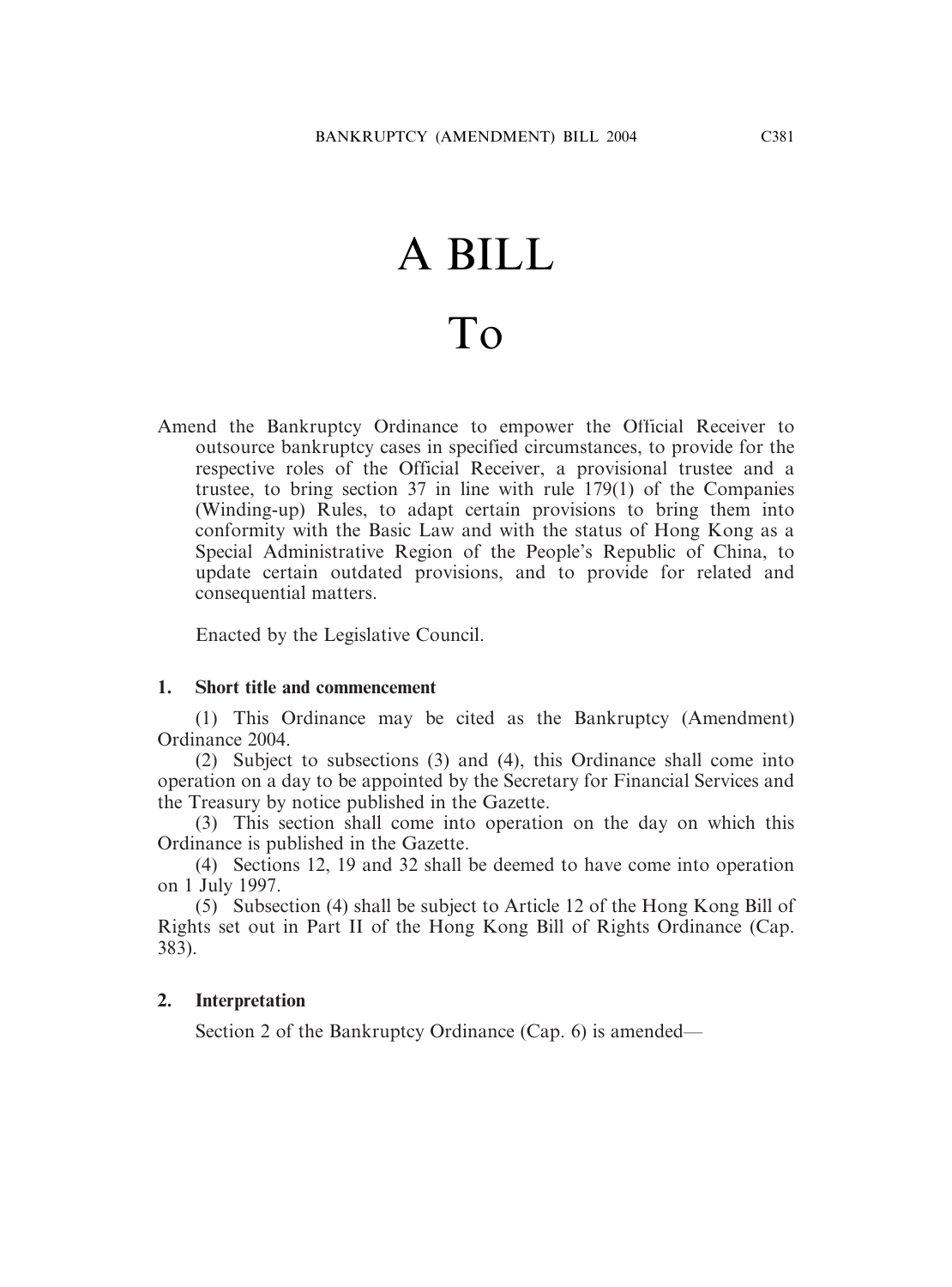- (*a*) in the definition of "誓章", by repealing the full stop at the end and substituting a semicolon;
- (*b*) by adding—

""provisional trustee" (暫行受託人 ), in relation to a bankrupt, means—

- (*a*) where no person is appointed as provisional trustee of the property of the bankrupt under section 12(1A), the Official Receiver; or
- (*b*) where any person is appointed as provisional trustee of the property of the bankrupt under section 12(1A), the person:".

# **3. Effect of bankruptcy order**

Section 12 is amended—

- (*a*) in subsection (1), by repealing "the Official Receiver shall be thereby constituted receiver" and substituting ", the Official Receiver shall thereby become the provisional trustee";
- (*b*) by adding—

"(1A) Where the Official Receiver as the provisional trustee considers that the value of the property of the bankrupt is unlikely to exceed \$200,000, he may at any time appoint any person as provisional trustee of the property of the bankrupt in his place.

(1B) The power of the Official Receiver to appoint a person as provisional trustee includes power to appoint 2 or more persons as joint provisional trustees; but such an appointment must make provision as to the circumstances in which the provisional trustees must act together and the circumstances in which one or more of them may act for the others.".

# **4. Power to appoint interim trustee**

Section 13 is amended by repealing "receiver" and substituting "trustee".

# **5. Power to appoint special manager**

Section 15 is amended—

- (*a*) in subsection (1), by repealing "to act until a trustee is appointed, and with" and substituting ", who shall have";
- (*b*) by adding—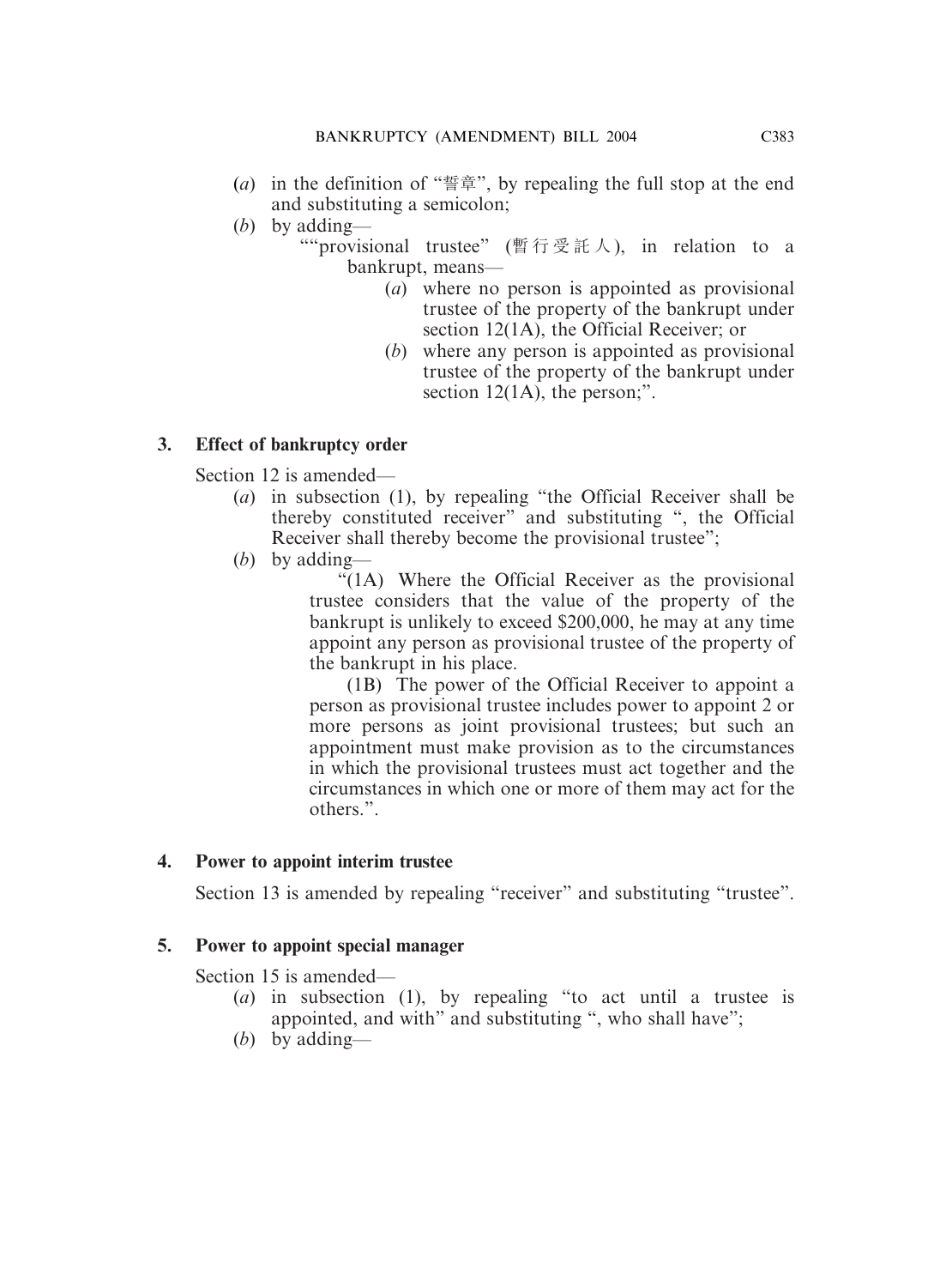"(4) The term of office of the special manager shall last until—

- (*a*) in a case where a person other than the Official Receiver is appointed as provisional trustee, the appointment; or
- (*b*) in any other case, there is a trustee in relation to the bankrupt's estate.".

# **6. Summoning of meeting to appoint first trustee**

Section 17A is amended—

- (*a*) in subsection (1), by adding "under section 17" after "trustee";
- (*b*) in subsections (1), (3) and (4), by repealing "Official Receiver" wherever it appears and substituting "provisional trustee".

# **7. Power of creditors to requisition meeting**

Section 17B is amended—

- (*a*) in subsection (1), by repealing "the trustee" and substituting "a trustee under section 17";
- (*b*) in subsections (1), (2) and (3), by repealing "Official Receiver" wherever it appears and substituting "provisional trustee".

# **8. Statement of affairs**

Section 18 is amended—

- (*a*) in subsections (1) and (3), by repealing "Official Receiver" wherever it appears and substituting "trustee";
- (*b*) in subsection (5), by repealing "or Official Receiver".

# **9. Public examination of bankrupt**

Section 19 is amended—

- (*a*) in subsection (1), by adding "or the trustee" after "Receiver";
- (*b*) in subsections (2) and (3), by repealing "Official Receiver" and substituting "trustee";
- (*c*) by adding—

"(4A) The trustee may, before or at any time after making an application under subsection (1), in writing request the creditor at whose instance the application is made to deposit with him within the specified time such sum or further sum as he considers necessary to pay his costs and expenses in holding the public examination.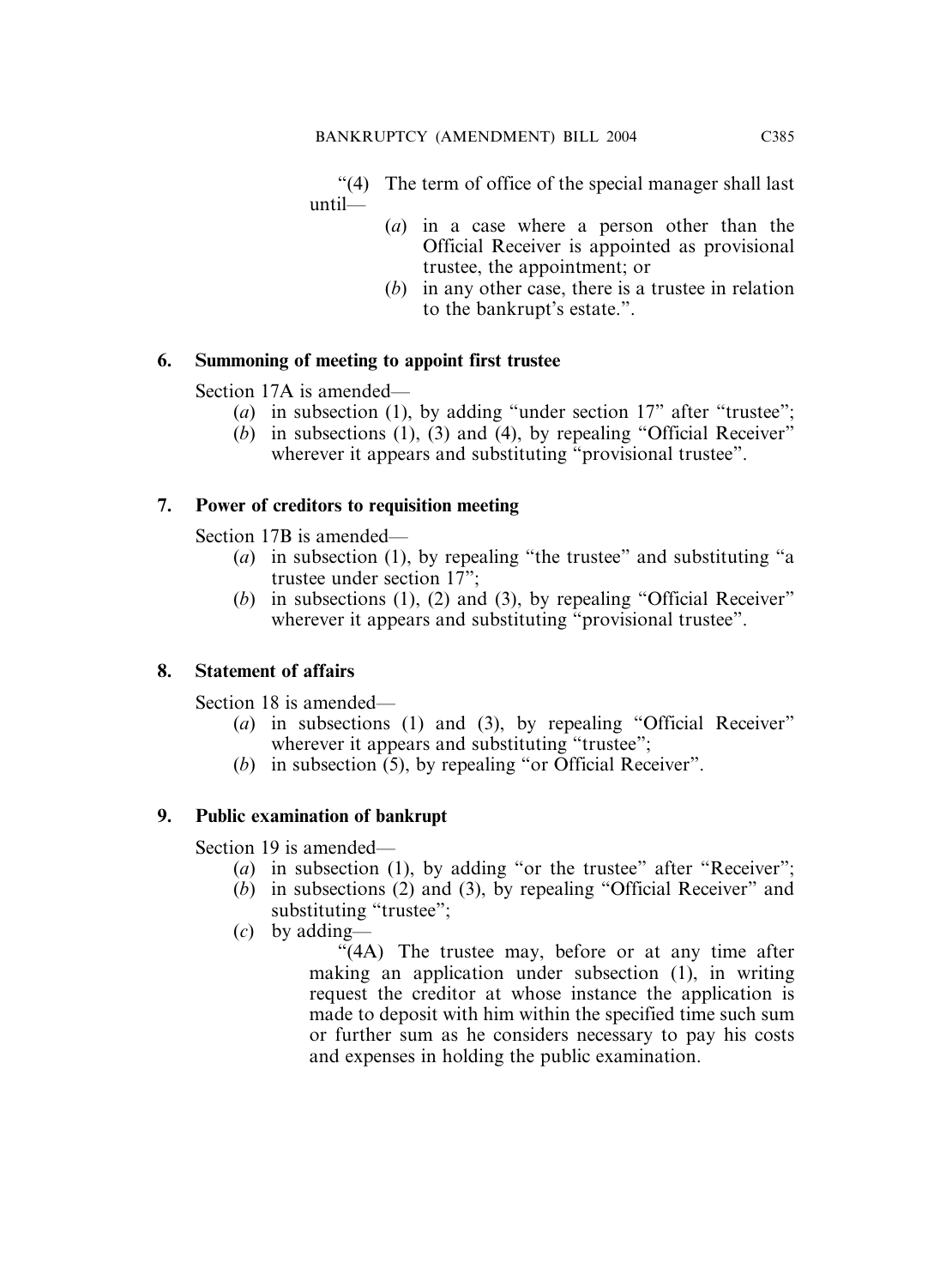(4B) Notwithstanding anything in subsections (2) and (3), the trustee may refuse to make an application under subsection (1) or discontinue the public examination concerned if the creditor to whom a request is made under subsection (4A) fails to comply with the request.";

- (*d*) in subsection (5)(*b*), by repealing ", if his appointment has taken effect";
- (*e*) by repealing subsection (8).

# **10. Provisions where person other than Official Receiver is appointed trustee**

Section  $23(1)(b)$  is amended by repealing "that officer" and substituting "the Official Receiver".

# **11. Priority of costs and charges**

Section 37 is amended—

- $(a)$  in subsection  $(1)$ 
	- (i) by repealing "actual expenses incurred in" and substituting "expenses properly incurred in preserving, getting in or";
	- (ii) by repealing paragraphs  $(a)$ ,  $(b)$ ,  $(c)$  and  $(d)$  and substituting—
		- "(*a*) the remuneration of, fees, commissions, percentages and charges payable to, and costs, charges and expenses incurred or authorized by, the Official Receiver, whether acting as trustee or otherwise, including the costs of any person properly employed by him;
		- (*b*) the taxed costs of the petition, including the taxed costs of any person appearing at the hearing of the petition whose costs are allowed by the court but excluding the interest on such costs;
		- (*c*) the remuneration of, and fees, disbursements and expenses properly incurred by the special manager, if any;
		- (*d*) the costs and expenses of any person who makes the bankrupt's statement of affairs;
		- (*e*) the taxed charges of any shorthand writer appointed to take any examination under this Ordinance, except expenses properly incurred in preserving, getting in or realizing the assets of the bankrupt;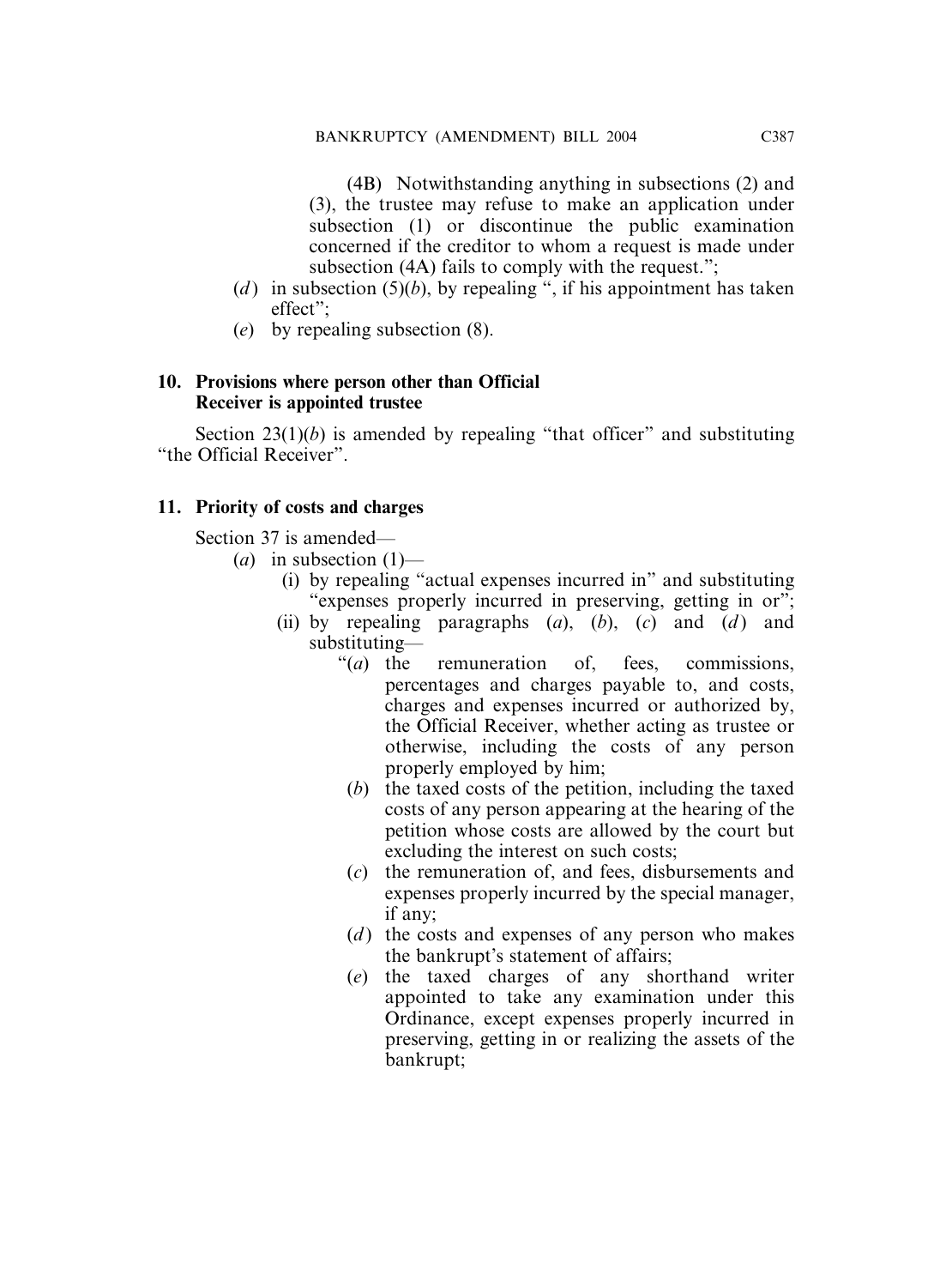- (*f*) the necessary disbursements of any trustee other than the Official Receiver, except expenses properly incurred in preserving, getting in or realizing the assets of the bankrupt;
- (*g*) the costs of any person properly employed by any trustee other than the Official Receiver;
- (*h*) the remuneration of any trustee other than the Official Receiver; and
- (*i*) the actual out-of-pocket expenses necessarily incurred by the creditors' committee subject to the approval of the trustee.";
- (*b*) by adding—

"(3) For the purposes of subsection  $(1)(e)$ , if the shorthand writer is appointed or authorized by the Official Receiver, the cost of the shorthand notes shall be regarded as an expense properly incurred in getting in or realizing the assets of the bankrupt.".

# **12. Priority of debts**

Section 38(10) is amended, in the definition of "statutory debt", by repealing "or imperial enactment".

# **13. Restriction of rights of creditor under execution or attachment**

Section 45(1) is amended by repealing "in bankruptcy".

# **14. Duties of bailiff as to goods taken in execution**

Section 46 is amended—

- $(a)$  in subsection  $(1)$ 
	- (i) by repealing "Official Receiver," and substituting "trustee,";
	- (ii) by repealing "Official Receiver or";
- (*b*) in subsection (3), by repealing "Official Receiver or".

# **15. Vesting and transfer of property**

Section 58(1) is repealed and the following substituted—

"(1) On the making of a bankruptcy order, the property of the bankrupt shall vest in the Official Receiver.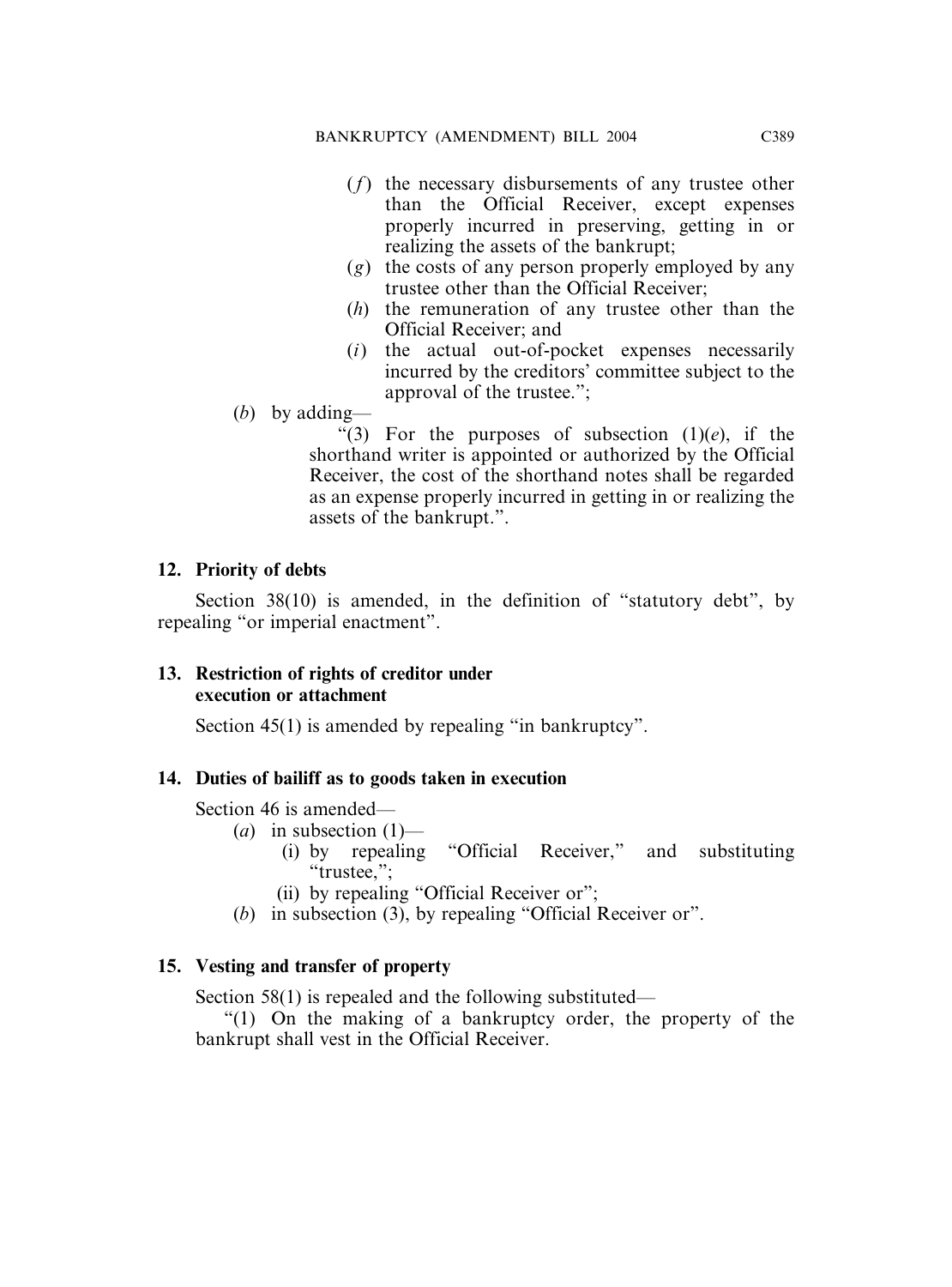(1A) On the appointment of a person other than the Official Receiver as provisional trustee, the property shall forthwith pass to and vest in the provisional trustee appointed.

(1B) Save in sections 15(4), 17, 17A, 17B, 42(3), 43A, 43B, 43C, 58(2), 60(1), 79, 80, 81, 85, 85A, 96(1) and 112A, the provisional trustee shall, unless the context otherwise requires, be regarded as the trustee for the purposes of this Ordinance.".

# **16. Disclaimer of onerous property**

Section 59(7) is amended by repealing "in bankruptcy".

# **17. Powers of provisional trustee and trustee to deal with property of the bankrupt**

Section 60 is amended—

- (*a*) by renumbering it as section  $60(1)$ ;
- (*b*) in subsection  $(1)$ 
	- (i) by repealing ", the trustee" and substituting ", a trustee or the Official Receiver when acting as provisional trustee";
	- (ii) in paragraph (*a*), by repealing "Official Receiver or" and substituting "trustee or the Official Receiver when acting as provisional";
- (*c*) by adding—

"(2) Notwithstanding any other provisions of this Ordinance but subject to subsections (3) and (4), a provisional trustee other than the Official Receiver may do all or any of the following things—

- (*a*) take into his custody or under his control all the property to which the bankrupt is or appears to be entitled;
- (*b*) sell or dispose of perishable goods, or any property (other than derivatives, warrants, options, shares or choses in action) the estimated value of which is less than \$100,000 and is likely to significantly diminish if such property is not immediately sold or disposed of;
- (*c*) subject to section 61, do all such other things as may be necessary for protecting or preserving the bankrupt's property.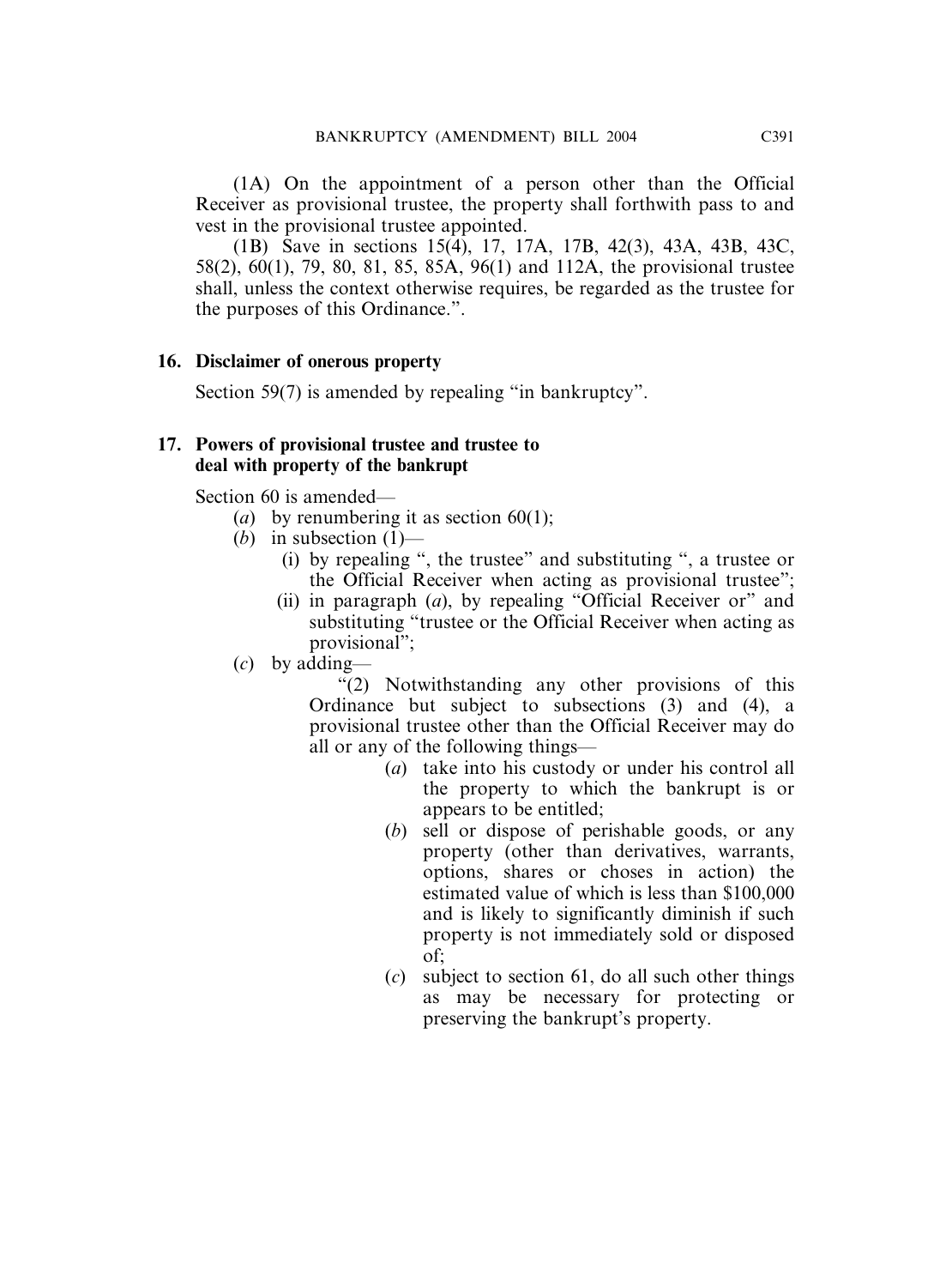(3) A provisional trustee other than the Official Receiver may also exercise a power under subsection (1) if the power is exercised under an order of the court or with the prior approval of the Official Receiver.

(4) A provisional trustee other than the Official Receiver shall not sell or dispose of anything under subsection  $(2)(b)$  to a person who is an associate of the bankrupt, unless the sale or disposal is under an order of the court or with the prior approval of the Official Receiver.

(5) For the purposes of subsection (4), any question whether a person is an associate of another person shall be determined in accordance with section 51B as if—

- (*a*) that section were applicable also for the purposes of such determination; and
- (*b*) references to the "debtor" in that section were references to the "bankrupt" in subsection  $(4)$ .

(6) The Official Receiver shall not be personally liable for any costs and charges incurred by any person as a result of any refusal to grant approval under subsection (3) or  $(4).$ ".

# **18. Right of trustee to inspect goods pawned, etc.**

Section 64 is amended by repealing "Official Receiver or".

## **19. Appointment of Official Receiver and other officers**

Section 75(1), (6) and (7) is amended by repealing "Governor" and substituting "Chief Executive".

# **20. Duties of Official Receiver as regards the bankrupt**'**s conduct**

Section 77 is amended—

- (*a*) by repealing "the bankrupt," and substituting "the conduct of a bankrupt,";
- (*b*) by repealing paragraph (*a*) and substituting—
	- "(*a*) to consider any report submitted to him under section 86A and take such action on the report as he considers appropriate;";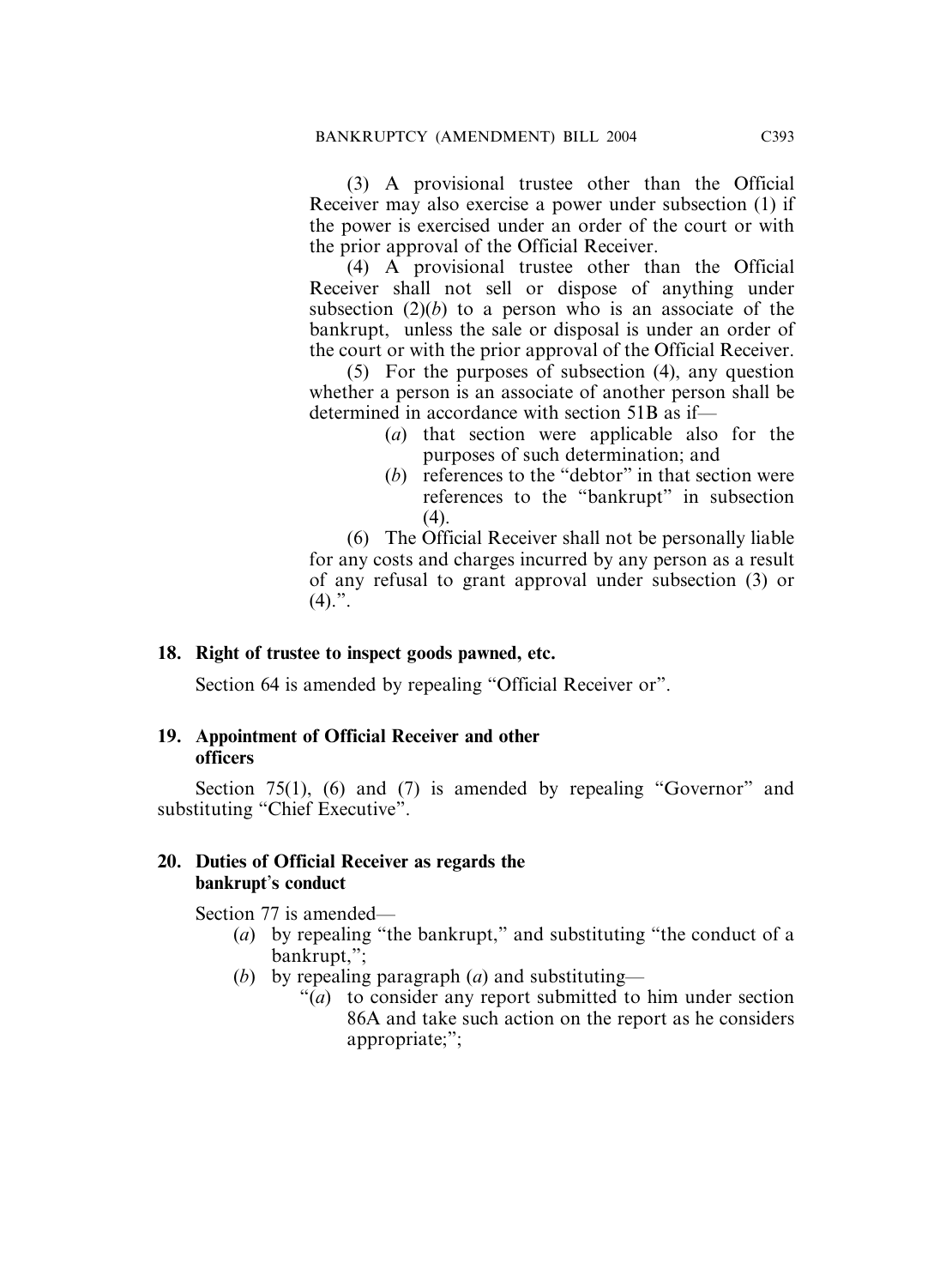- (*c*) by repealing paragraph (*b*);
- (*d*) in paragraph  $(c)$ , by repealing "fraudulent".

# **21. Duties of Official Receiver as to bankrupt**'**s estate**

Section 78 is amended—

- $(a)$  in subsection  $(1)$ 
	- (i) by repealing paragraph (*a*) and substituting—
		- "(*a*) to act as interim trustee if so appointed by the court;";
	- (ii) by repealing paragraphs  $(b)$ ,  $(c)$ ,  $(d)$  and  $(e)$ ;
	- (iii) in paragraph  $(f)$ , by repealing everything after "order" and substituting a semicolon;
	- (iv) in paragraph (*g*), by repealing the semicolon and substituting a full stop;
	- (v) by repealing paragraph (*h*);
- (*b*) in subsection (2)—
	- (i) by repealing "receiver or manager" and substituting "trustee,";
	- (ii) by repealing "and manager";
- (*c*) by repealing subsection (3).

# **22. Part V heading substituted**

The heading of Part V is repealed and the following substituted— "TRUSTEES AND PROVISIONAL TRUSTEES".

# **23. Section substituted**

Section 79 is repealed and the following substituted—

# "**79. Official name of trustee and provisional trustee**

(1) The official name of a provisional trustee shall be "the provisional trustee of the property of a bankrupt" (inserting the name of the bankrupt).

(2) The official name of a trustee shall be "the trustee of the property of a bankrupt" (inserting the name of the bankrupt).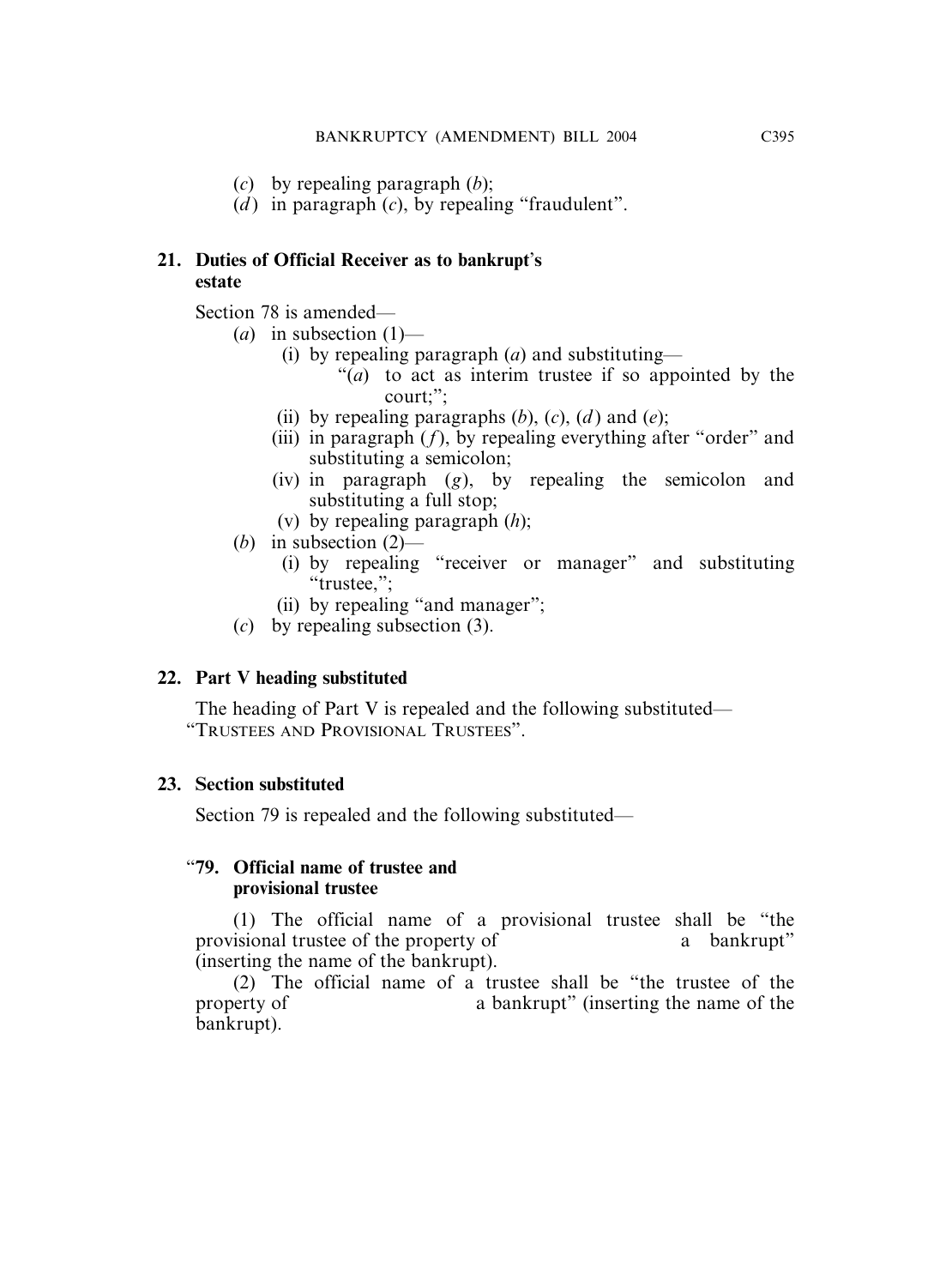(3) By his official name, a provisional trustee or trustee may do all acts that are required or authorized to be done by him in the execution of his office.".

# **24. Power to appoint joint or successive trustees and provisional trustees**

Section 80(1) is repealed and the following substituted—

"(1) When 2 or more persons are appointed as provisional trustees, the appointment shall state whether any act required or authorized to be done by a provisional trustee is to be done by all or any one or more of such persons, but all such persons shall each be regarded as a provisional trustee for the purposes of this Ordinance, and shall be joint tenants of the property of the bankrupt.

(1A) When 2 or more persons are appointed as trustees, the appointment shall state whether any act required or authorized to be done by a trustee is to be done by all or any one or more of such persons, but all such persons shall each be regarded as a trustee for the purposes of this Ordinance, and shall be joint tenants of the property of the bankrupt.".

# **25. Section added**

The following is added immediately after section 81—

# "**81A. Vacancy in office of provisional trustee**

(1) If a vacancy occurs in the office of a provisional trustee, the Official Receiver shall—

- (*a*) in a case where the Official Receiver considers that the value of the property of the bankrupt is unlikely to exceed \$200,000, either appoint another person to fill the vacancy or act as the provisional trustee; or
- (*b*) in any other case, act as the provisional trustee.

(2) The power of the Official Receiver to appoint another person to fill a vacancy may be exercised without a creditors' meeting, and it includes power to appoint 2 or more persons as joint provisional trustees; but such an appointment must make provision as to the circumstances in which the provisional trustees must act together and the circumstances in which one or more of them may act for the others.".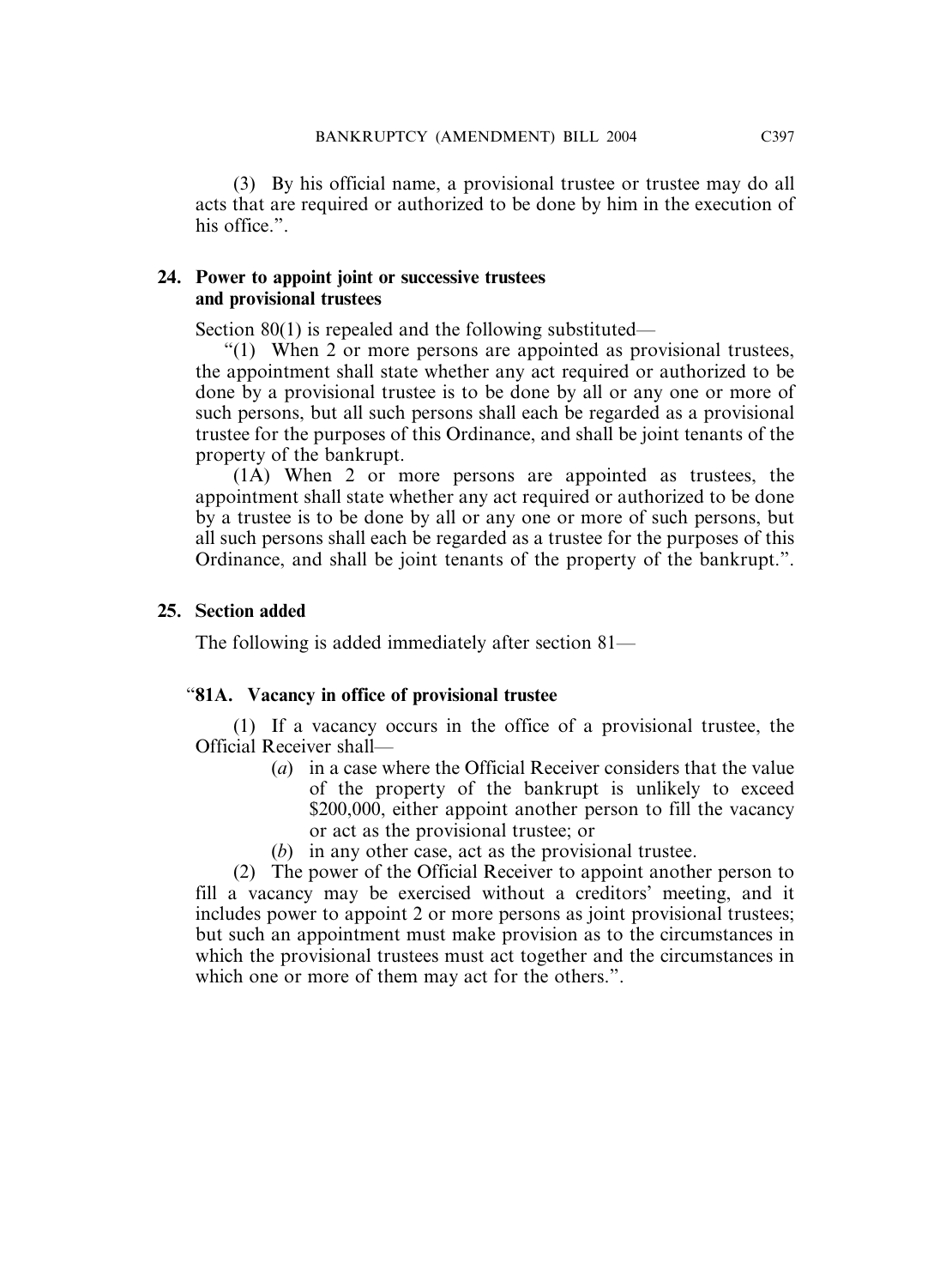# **26. Discretionary powers of trustee and control thereof**

Section 82(2) is amended—

- (*a*) by repealing "or Official Receiver" where it twice appears;
- (*b*) by repealing "or the Official Receiver, as the case may be,".

# **27. Section added**

The following is added—

# "**85A. Remuneration of provisional trustee and the first trustee constituted under section 112A**

(1) The remuneration of the following persons shall be fixed by the Official Receiver in accordance with a scale of fees or on such other basis as the Official Receiver may from time to time approve in writing—

- (*a*) a provisional trustee other than the Official Receiver;
- (*b*) in a case where section 112A applies and the first trustee constituted under subsection (1)(i) of that section is not the Official Receiver, that first trustee.

(2) If one-fourth in number or value of the creditors apply to the Official Receiver or the Official Receiver is of the opinion that the remuneration of the provisional trustee or first trustee referred to in subsection (1) should be reviewed, the Official Receiver may apply to the court and thereupon the court may confirm, increase or reduce such remuneration.

(3) Where the provisional trustee or first trustee referred to in subsection (1) acts without remuneration, he shall be allowed out of the bankrupt's estate such expenses properly incurred by him in or about the proceedings of the bankruptcy as the court may approve.

(4) The provisional trustee or first trustee referred to in subsection (1) shall not under any circumstances whatever make any arrangement for, or accept from the bankrupt, or any solicitor, auctioneer or any other person who may be employed in relation to the bankruptcy, any gift, remuneration or pecuniary or other consideration or benefit whatever to be made or payable to him beyond his said remuneration payable out of the estate, and he shall not make any arrangement for giving up, or give up, any part of his remuneration, whether as receiver, manager or trustee, to the bankrupt or any solicitor, auctioneer or any other person who may be employed in relation to the bankruptcy.".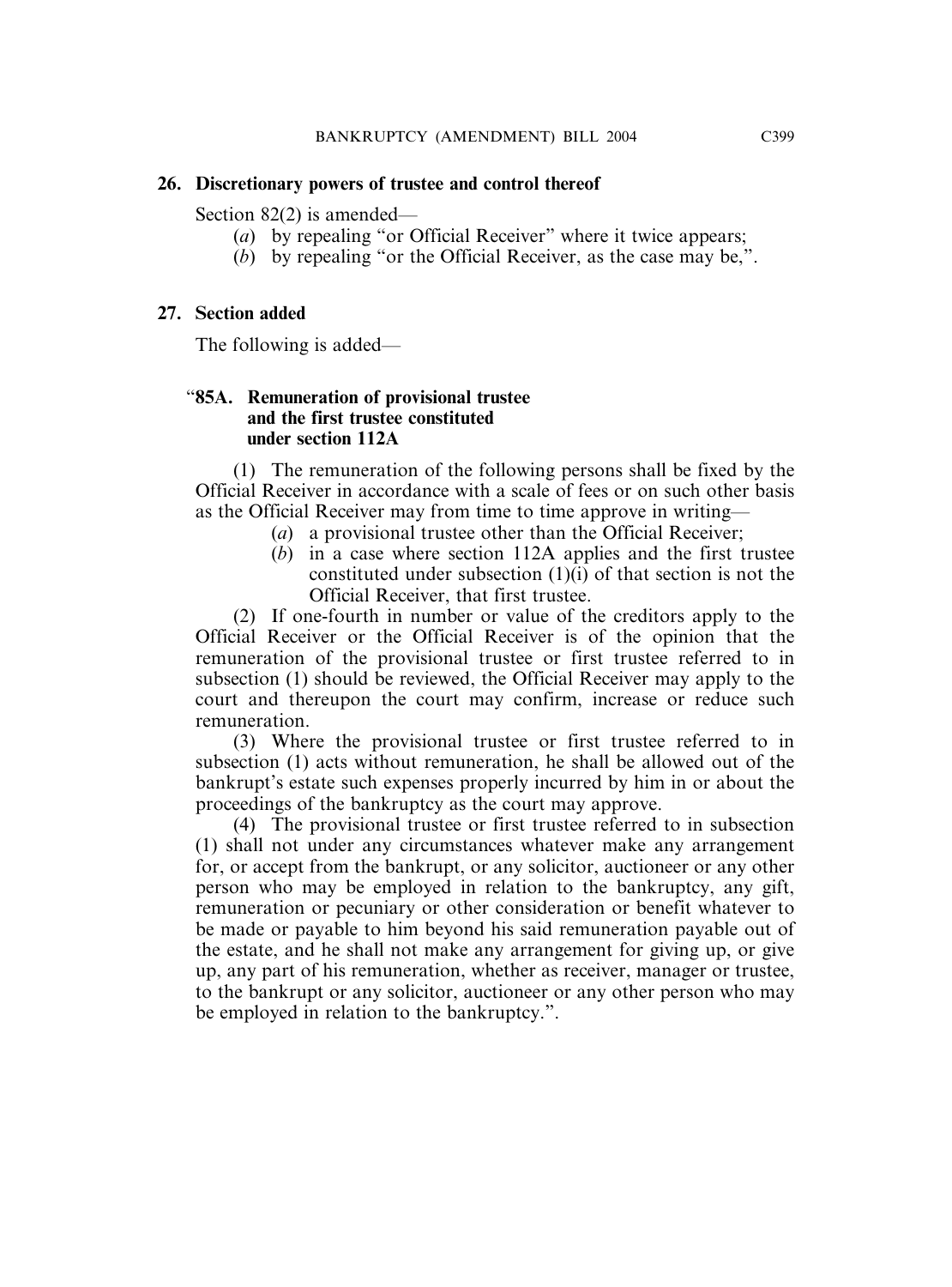## **28. Sections added**

The following are added immediately after section 86—

# "**Duties of trustee as regards the bankrupt**'**s conduct and estate**

# **86A. Duties of trustee as regards the bankrupt**'**s conduct**

(1) As regards the conduct of a bankrupt, it shall be the duty of the trustee—

- (*a*) to investigate the conduct of the bankrupt and to submit a report in accordance with subsection (2) or (3), as the case may be, stating whether there is reason to believe that the bankrupt has committed any act that constitutes an indictable offence under this Ordinance;
- (*b*) to report to the court on any conduct of the bankrupt that justifies the court in refusing, suspending or qualifying an order for the bankrupt's discharge;
- (*c*) to take such part and give such assistance in relation to the prosecution of any bankrupt as the Secretary for Justice or the Official Receiver may direct.

(2) Where the trustee is a person other than the Official Receiver, the report referred to in subsection  $(1)(a)$  shall be submitted to the Official Receiver.

(3) Where the trustee is the Official Receiver, the report referred to in subsection  $(1)(a)$  shall be submitted to the court.

# **86B. Duties of trustee as regards the bankrupt**'**s estate**

(1) As regards the estate of a bankrupt, it shall be the duty of the trustee—

- (*a*) to raise money in any case where in the interests of the creditors it appears necessary so to do;
- (*b*) to preside at the first meeting of creditors if it is summoned;
- (*c*) to issue forms of proxy for use at the meetings of creditors;
- (*d*) to report to the creditors as to any proposal which the bankrupt may have made with respect to the mode of liquidating his affairs;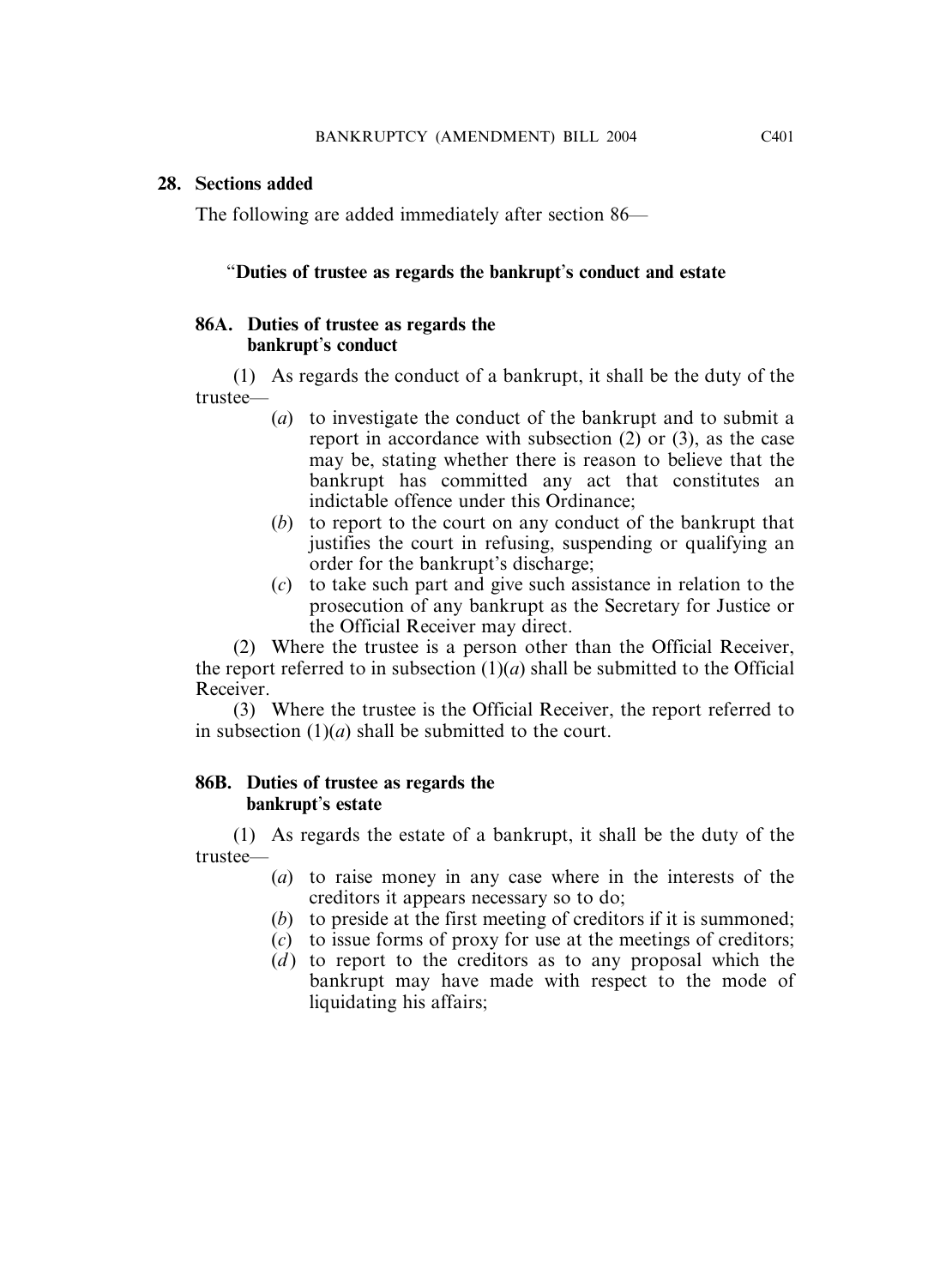- (*e*) to advertise the date of the first meeting of creditors and of the bankrupt's public examination, and such other matters as it may be necessary to advertise;
- (*f*) to assist the bankrupt in preparing his statement of affairs in case the bankrupt has no solicitor acting for him and is unable properly to prepare it himself, and for this purpose to employ at the expense of the estate any person or persons to assist in its preparation.

(2) The trustee shall account to the court and pay over all moneys and deal with all securities in such manner as the court from time to time directs.".

# **29. Trustee to provide list of creditors**

Section 87 is amended—

- (*a*) by repealing "or Official Receiver";
- (*b*) by repealing "furnish and transmit to him by post" and substituting "provide the creditor with".

# **30. Trustee to provide statement of accounts**

Section 88 is amended—

- (*a*) by repealing "or Official Receiver to furnish and transmit to the creditors" and substituting "to provide the creditors with";
- (*b*) by repealing "furnish and transmit such" and substituting "provide the":
- (*c*) by repealing "furnished" and substituting "provided";
- (*d*) by repealing "or Official Receiver, as the case may be,";
- (*e*) by repealing "furnishing and transmitting" and substituting "providing".

# **31. Annual statement of proceedings**

Section 89 is amended—

- (*a*) in subsection (1), by repealing "transmit to the Official Receiver" and substituting "provide the Official Receiver with";
- (*b*) in subsection (2), by repealing "transmitted" and substituting "provided".

# **32. Payment of moneys into bank**

Section 91(1) is amended by repealing "Governor" and substituting "Chief Executive".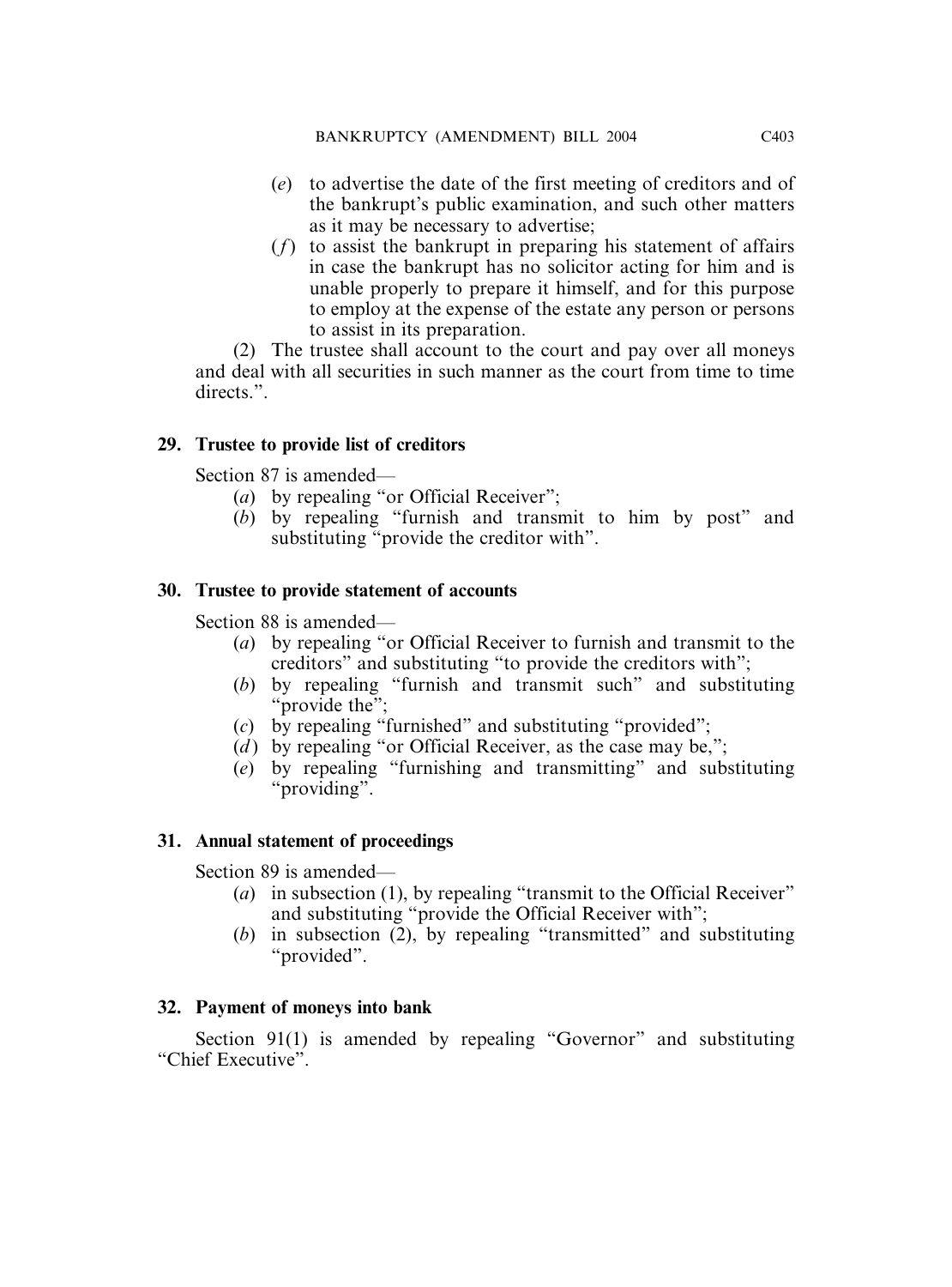# **33. Record and account to be kept by trustee**

Section 92(1) is amended by repealing "if in Chinese shall be supplemented by a correct English translation thereof and".

# **34. Audit of trustee**'**s accounts**

Section 93 is amended—

(*a*) by repealing subsection (1) and substituting—

"(1) A trustee other than the Official Receiver shall keep an account of his receipts and payments as such trustee.

(1A) The Official Receiver may at any time require the trustee to provide him with the account, and the trustee shall comply with the requirement within the specified time.";

(*b*) in subsection (3), by repealing "furnish" and substituting "provide".

# **35. Removal of trustee**

Section  $96(2)(a)$  is amended by repealing "appointed by the creditors" and substituting ", other than the Official Receiver,".

# **36. Review and appeals in bankruptcy**

Section 98(2) is amended by repealing "21" and substituting "28".

# **37. General rules of procedure**

Section 99(3) is amended—

- (*a*) in paragraph (*b*), by repealing "annual adjudications" and substituting "annul bankruptcy orders";
- (*b*) in paragraph (*d* ), by repealing "orders of discharge" and substituting "discharge from bankruptcy".

# **38. Court may make a regulating order**

Section 100A(1) is amended—

(*a*) by repealing "or by" and substituting ", the trustee or";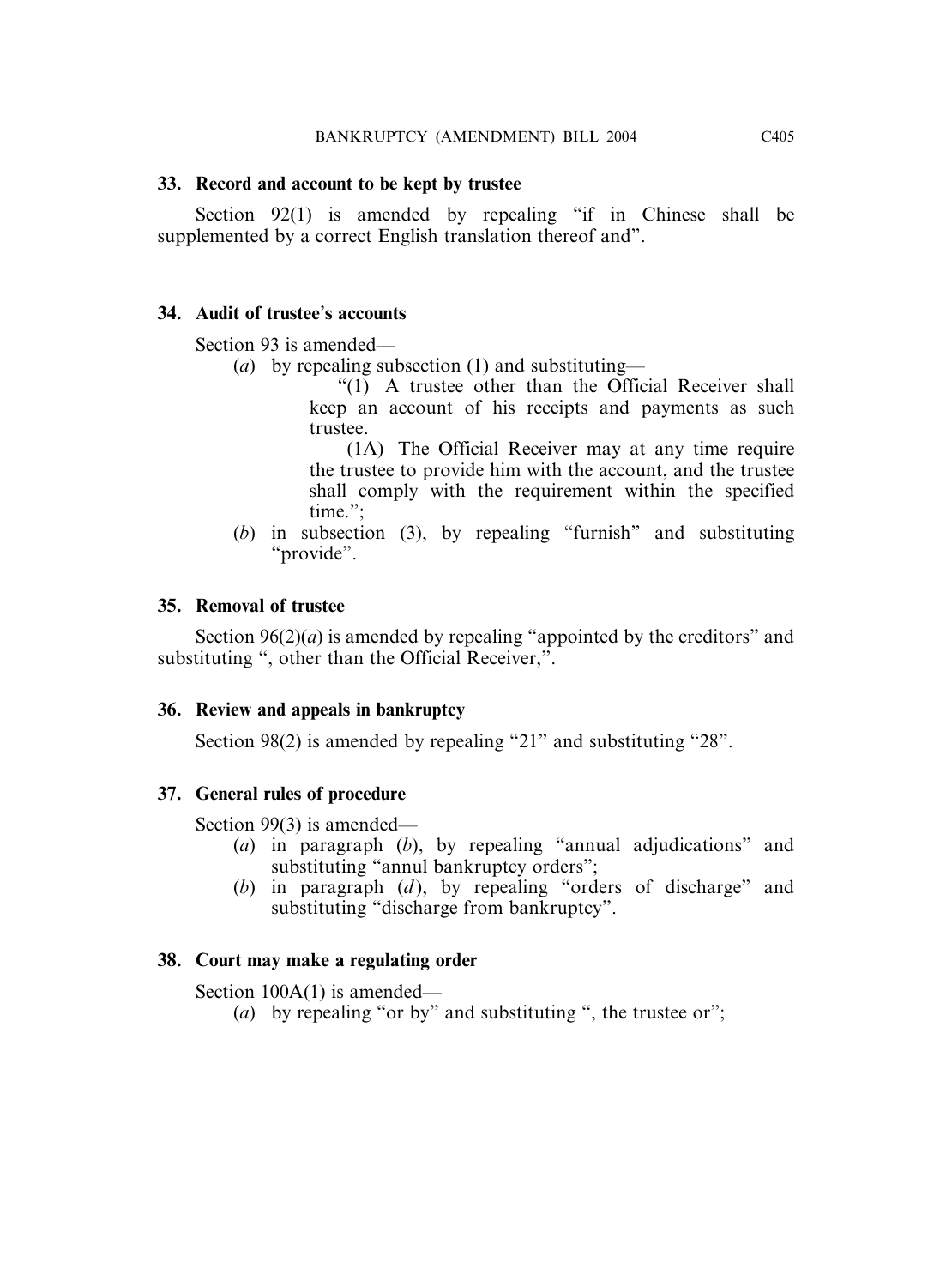(*b*) by repealing "whether presented before or after the commencement of the Bankruptcy (Amendment) Ordinance 1965 (21 of 1965),".

# **39. Appointment and removal of trustee after the making of regulating order**

Section 100D(1) is repealed and the following substituted—

"(1) The court may, on application being made by the Official Receiver or the trustee appointed or acting before the making of the regulating order under section 100A, by order appoint the person who makes the application or any other person recommended by him as trustee of the property of the bankrupt under the regulating order.

(1A) The court may, on application being made by the Official Receiver, by order remove any trustee appointed under subsection (1) and fill any vacancy.

(1B) On the making of an order under subsection (1) or (1A), section 81(1), (2) and (3) or 96(1) shall cease to apply to the bankruptcy and any action taken under such provisions before the making of the regulating order in respect of the appointment or removal of a trustee or filling of any vacancy shall cease to have effect.".

# **40. Creditors to give notice of intention to take part in public examination**

Section 100G is amended—

- (*a*) in subsection (1), by repealing everything after "intention to" and substituting—  $66$ 
	- (*a*) in a case where the Official Receiver is the applicant for the public examination, the Official Receiver; or
	- (*b*) in a case where the trustee is the applicant for the public examination, the trustee.";

(*b*) by adding—

"(1A) The court may also direct that no creditor may exercise his right to question the bankrupt on his public examination under section 19(5) unless the notice under subsection (1) is received by the Official Receiver or the trustee, as the case may be, within such time as may be specified by the court.".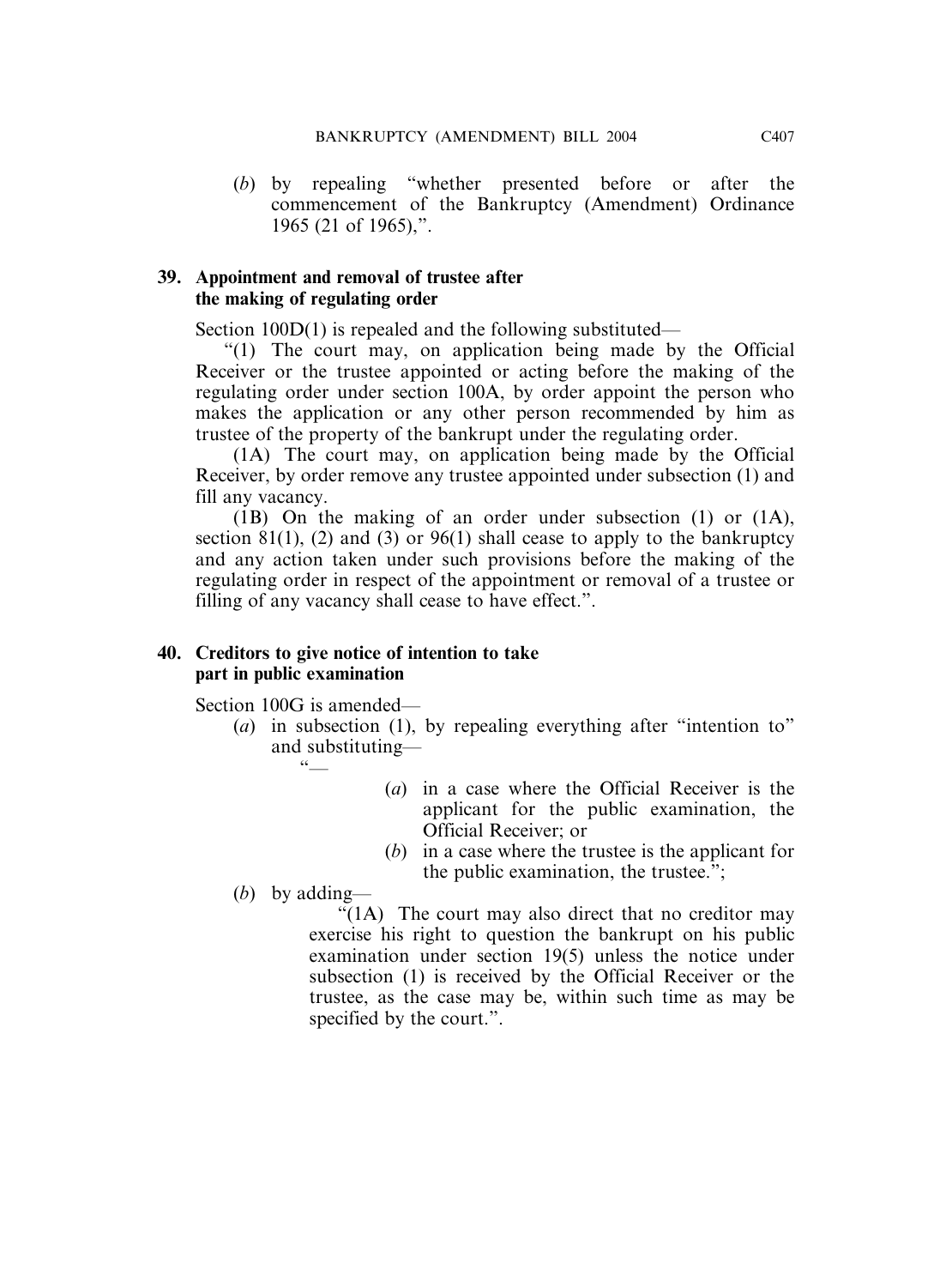# **41. Proof of debts in the case of banks**

Section 100H(1) is amended by adding "or trustee" after "Receiver".

# **42. Application of Ordinance to small bankruptcies**

Section 112A is amended—

- $(a)$  in subsection  $(1)$ 
	- (i) in paragraphs (*b*) and (i), by repealing "Official Receiver" and substituting "provisional trustee";
	- (ii) in paragraph (ii), by repealing "Official Receiver" and substituting "trustee";
- (*b*) in subsection (2), by repealing "Official Receiver" and substituting "trustee".

# **43. Disposal of Official Receiver**'**s fees**

Section 115 is amended by repealing "receiver" and substituting "trustee".

# **44. Formal defect not to invalidate proceedings**

Section 124(2) is amended by repealing "receiver,".

# **45. Fraudulent debtors**

Section 129(6) is amended by adding "a provisional trustee and" after "includes".

# **46. Criminal Bankruptcy Orders**

Schedule 1 is amended—

- (*a*) in paragraph 11(2), by repealing "in bankruptcy";
- (*b*) in paragraph  $14(3)$ 
	- (i) in sub-sub-paragraph  $(c)$ , by repealing ",  $(8)$ ";
	- (ii) in sub-sub-paragraph  $(g)$ , by repealing "78(1)(*e*)" and substituting " $86B(1)(d)$ ".

# **47. Consequential amendments**

The enactments specified in column 2 of the Schedule are amended in the manner set out in column 3 of the Schedule.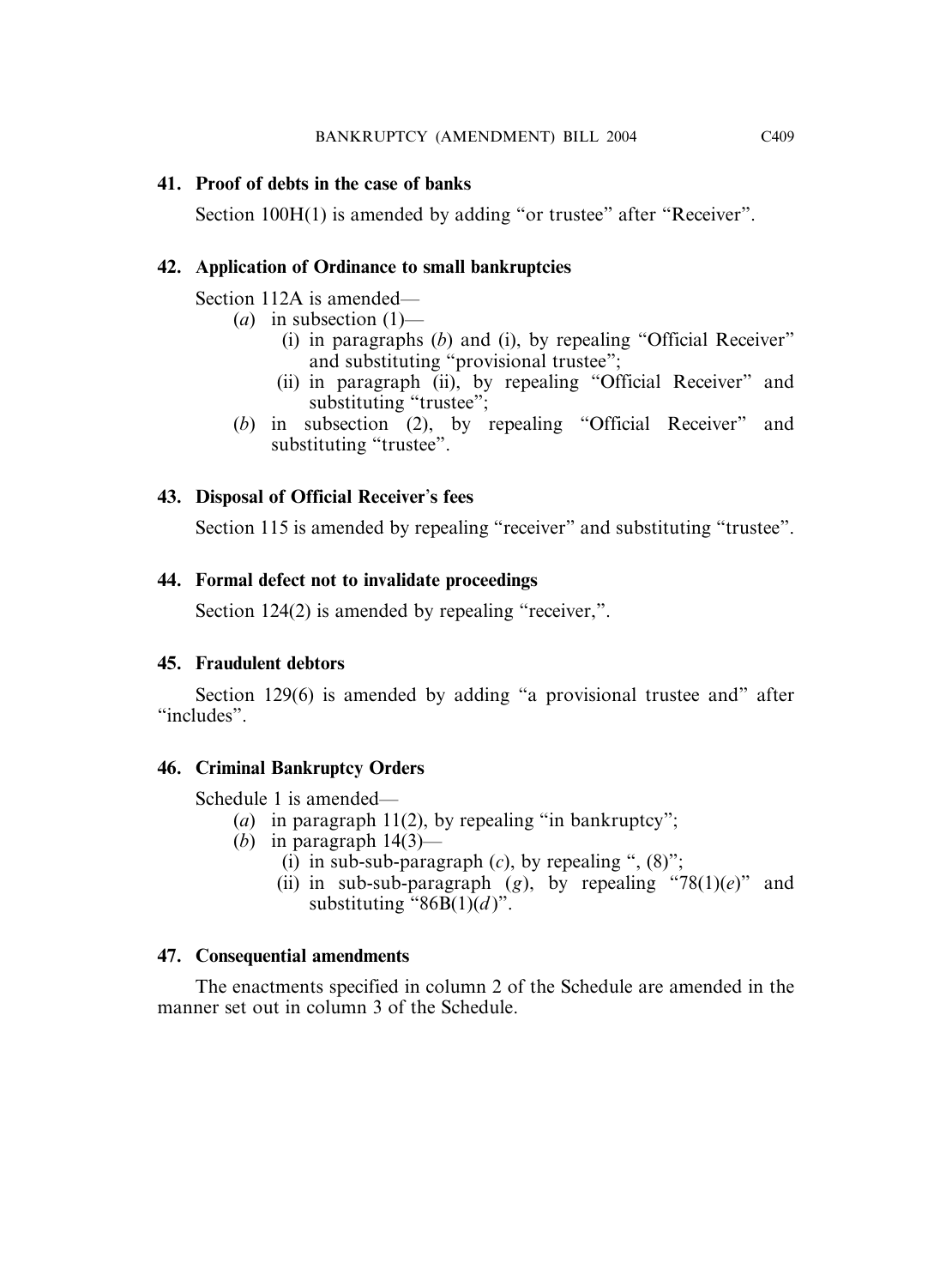# **48. Transitional and savings provisions**

(1) Notwithstanding anything contained in this Ordinance, the amendments effected under this Ordinance (except sections 12, 19 and 32) shall not apply to any case in which the bankruptcy petition was presented before the commencement date, and such case shall continue and be disposed of as if this Ordinance had not been enacted.

(2) This section is in addition to and not in derogation of section 23 of the Interpretation and General Clauses Ordinance (Cap. 1).

(3) For the purpose of this section, "commencement date" ( $\pm \dot{\varpi} \boxplus \boxplus$ ) means the day appointed by the Secretary for Financial Services and the Treasury under section 1(2) of this Ordinance.

# SCHEDULE [s. 47]

# CONSEQUENTIAL AMENDMENTS

# Item Enactment Amendment

(Cap. 405) substitute "trustee".

- 1. Drug Trafficking (Recovery (*a*) In section 16(5), repeal "receiver" of Proceeds) Ordinance where it twice appears and
	- (*b*) In section 18(3)(*b*)(i), repeal "receiver, interim receiver, special manager or trustee" and substitute "trustee (including provisional trustee), interim trustee or special manager".
- 2. Drug Trafficking (Recovery (*a*) In Schedule 2, in section 16(5), of Proceeds) (Designated repeal "receiver" where it twice Countries and Territories) appears and substitute "trustee".
	- Order (Cap. 405 sub. leg. A) (*b*) In Schedule 2, in section  $18(3)(b)(i)$ , repeal "receiver, interim receiver, special manager or trustee" and substitute "trustee (including provisional trustee), interim trustee or special manager".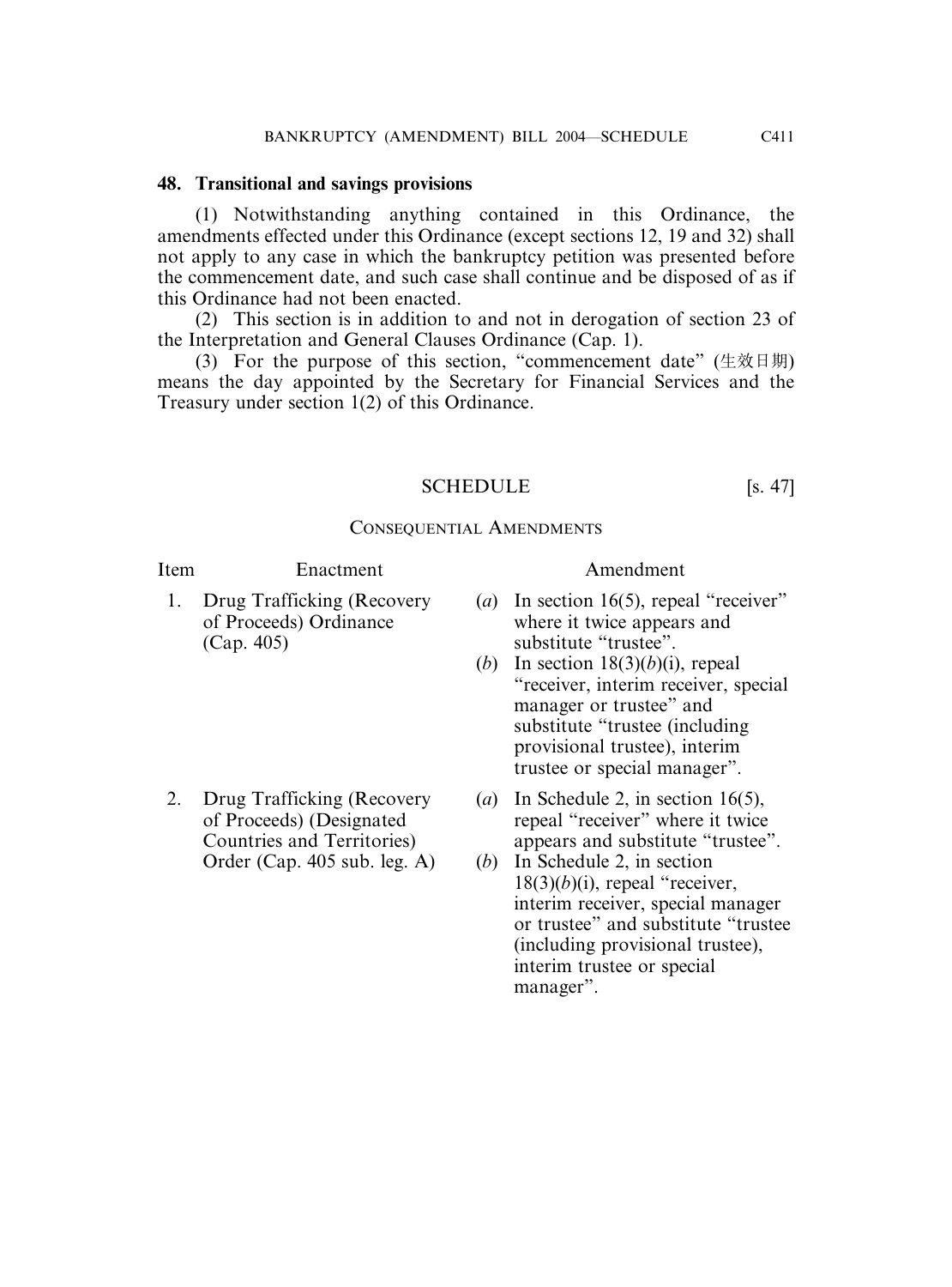# Item Enactment Amendment

- 3. Organized and Serious Crimes (*a*) In section 2(1), in the definition of Ordinance (Cap. 455) "insolvency officer", in paragraph (*b*)(i), repeal "receiver, interim receiver, special manager or trustee" and substitute "trustee (including provisional trustee), interim trustee or special manager".
	- (*b*) In section 21(5), repeal "receiver" where it twice appears and substitute "trustee".
- 4. Mutual Legal Assistance in (*a*) In Schedule 2, in section 12(5), Criminal Matters Ordinance repeal "receiver" where it twice (Cap. 525) appears and substitute "trustee".
	- (*b*) In Schedule 2, in section  $14(3)(b)(i)$ , repeal "receiver, interim receiver, special manager or trustee" and substitute "trustee (including provisional trustee), interim trustee or special manager".
- 5. Securities and Futures In Schedule 1, in Part 2, in section (Information) Rules "provisional trustee". (Cap. 571 sub. leg. S)

(Licensing and Registration)  $1(k)$ , repeal "receiver" and substitute

# **Explanatory Memorandum**

This Bill amends the Bankruptcy Ordinance (Cap. 6) ("BO") for the following main purposes—

- (*a*) to empower the Official Receiver to outsource bankruptcy cases to private sector insolvency practitioners in specified circumstances;
- (*b*) to provide for the powers and duties of a provisional trustee;
- (*c*) following the introduction of the outsourcing regime, to adjust or further provide for the respective powers and duties of the Official Receiver and a trustee;
- (*d*) to amend the priority of payment of costs and charges out of a bankrupt's estate as set out in section 37 of the BO to bring the section in line with rule 179(1) of the Companies (Winding-up) Rules (Cap. 32 sub. leg. H);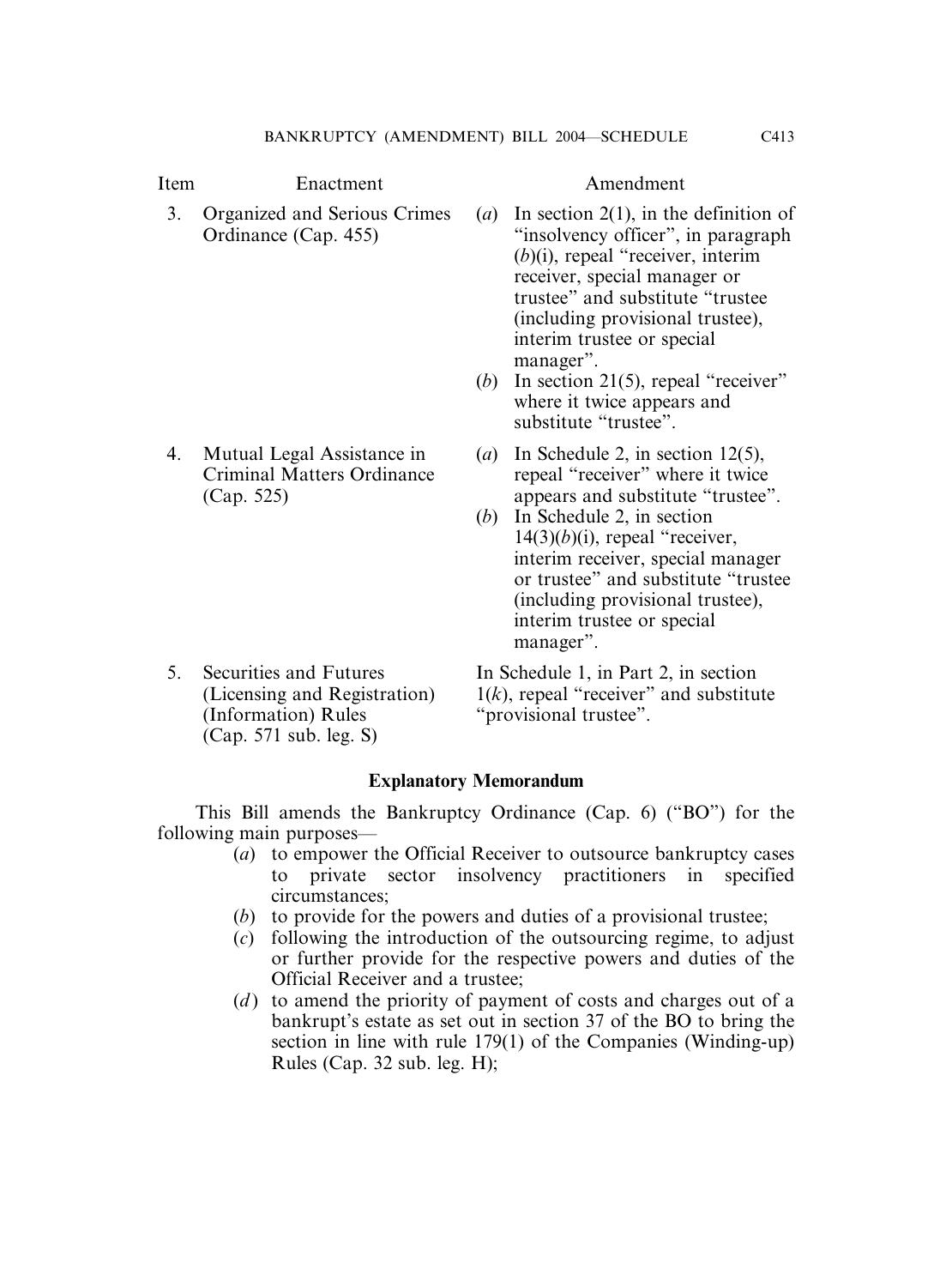- (*e*) to adapt sections 38, 75 and 91 of the BO to bring them into conformity with the Basic Law and with the status of Hong Kong as a Special Administrative Region of the People's Republic of China; and
- (*f*) to update certain outdated provisions and make other amendments that are related to or consequent upon the matters set out in paragraphs (*a*), (*b*) and (*c*).

2. Clause 1 sets out the short title of the Bill and provides for the commencement of the Bill.

3. Clause 2 amends section 2 of the BO by adding a new definition of "provisional trustee".

4. Clause 3 adds 2 new subsections to section 12 of the BO, which set out the circumstances under which the Official Receiver may appoint a person as provisional trustee in his place and empower the Official Receiver to appoint joint provisional trustees.

5. Clause 5 amends section 15 of the BO to provide for the term of office of a special manager appointed under this section.

6. Clause 9 amends section 19 of the BO so that the trustee, instead of the Official Receiver, is the person who is obliged to apply for public examination of a bankrupt under subsections (2) and (3) of that section. Clause 9 also adds 2 new subsections to section 19 of the BO, so that the trustee is empowered to make a request for deposit of such sum of money as he considers necessary for holding the public examination.

7. Clause 11 amends section 37 of the BO to bring the order of priority of payment of costs and charges out of a bankrupt's estate in line with rule 179(1) of the Companies (Winding-up) Rules (Cap. 32 sub. leg. H).

8. Clause 15 amends section 58 of the BO. The vesting of a bankrupt's property in the Official Receiver on the making of a bankruptcy order, and subsequently in the provisional trustee if appointed under section 12(1A), are provided for in the new subsections (1) and (1A). The new subsection (1B) provides that a provisional trustee shall, subject to specified circumstances, be regarded as a trustee for the purposes of the BO.

9. Clause 17 amends section 60 of the BO. 5 new subsections are added to provide for the powers of a provisional trustee in dealing with the bankrupt's property, and to exempt the Official Receiver from personal liability for costs and charges in a case where he refuses to grant approval under the new subsection  $(3)$  or  $(4)$ .